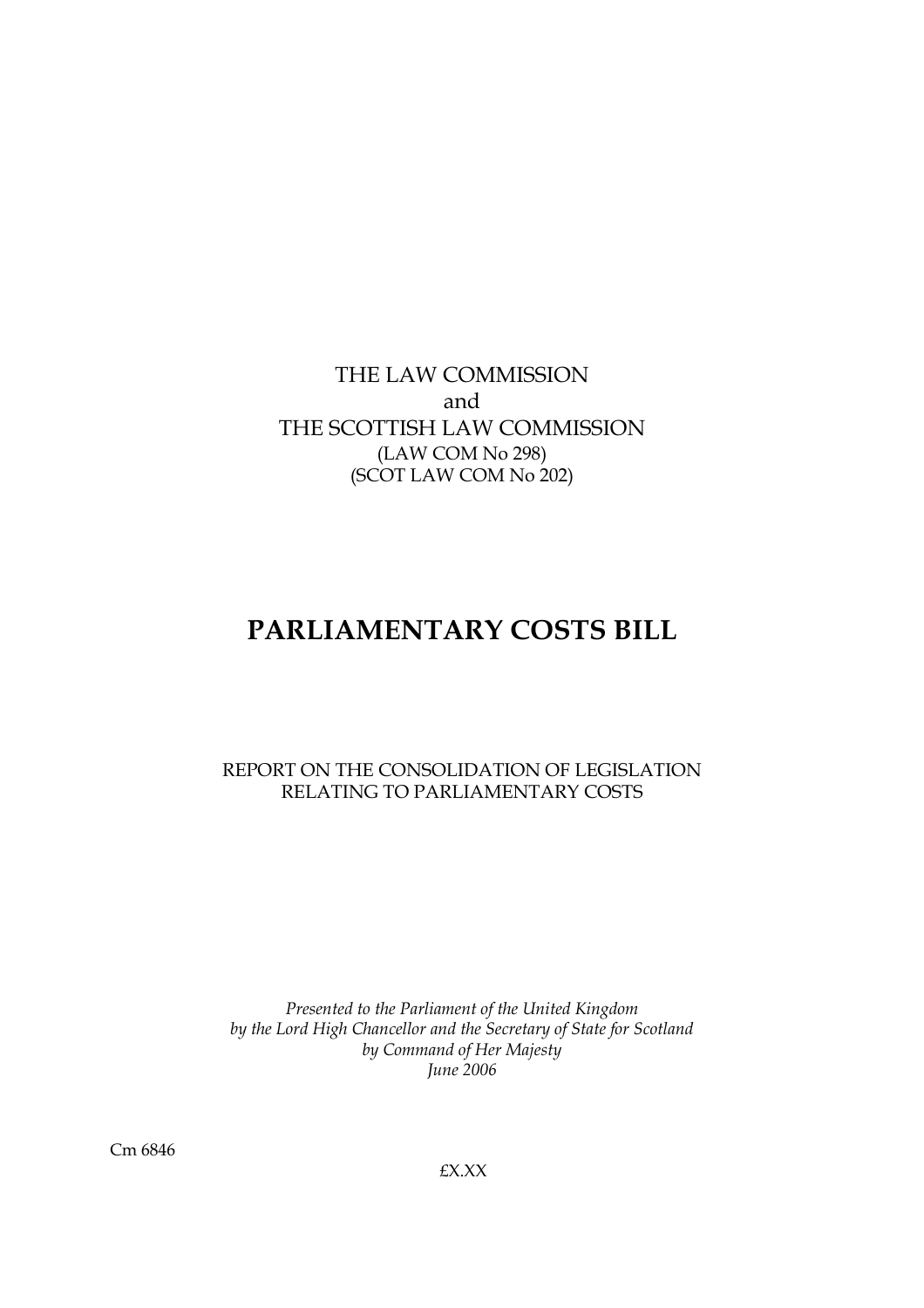The Law Commission and the Scottish Law Commission were set up by the Law Commissions Act 1965 for the purpose of promoting the reform of the law.

The Law Commissioners are:

The Honourable Mr Justice Toulson, *Chairman* Professor Hugh Beale QC, FBA Stuart Bridge Dr Jeremy Horder Kenneth Parker QC

The Chief Executive of the Law Commission is Mr Steve Humphreys and its offices are at Conquest House, 37-38 John Street, Theobalds Road, London, WC1N 2BQ.

The Scottish Law Commissioners are:

The Honourable Lord Eassie, *Chairman* Professor Gerry Maher QC Professor Joseph Thomson Mr Colin Tyre QC Professor George Gretton

The Chief Executive of the Scottish Law Commission is Mr Michael Lugton and its offices are at 140 Causewayside, Edinburgh, EH9 1PR.

## **The text of this report is available on the Internet at:**

http://www.lawcom.gov.uk http://www.scotlawcom.gov.uk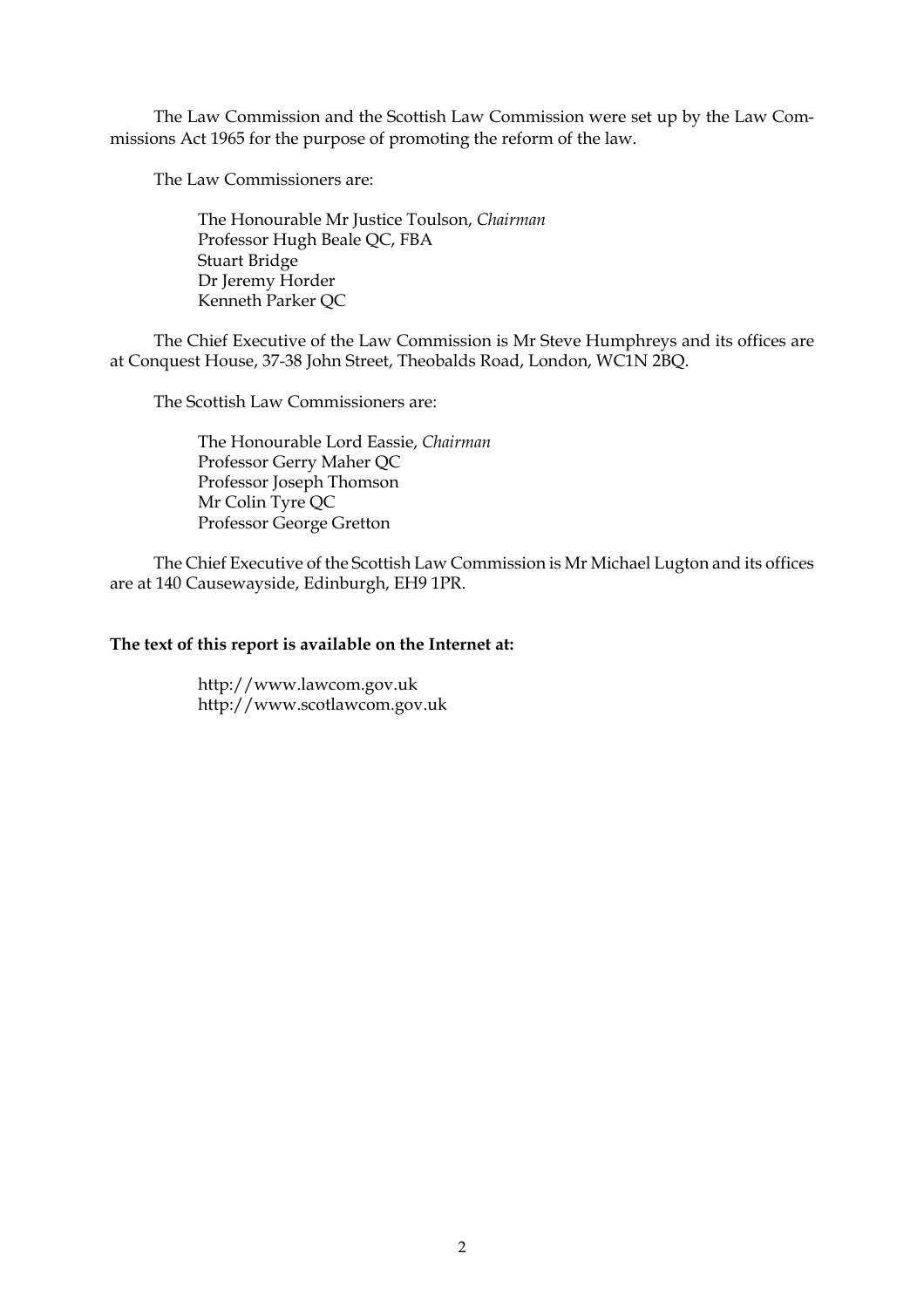## THE LAW COMMISSION AND THE SCOTTISH LAW COMMISSION

# **PARLIAMENTARY COSTS BILL**

## REPORT ON THE CONSOLIDATION OF LEGISLATION RELATING TO PARLIAMENTARY COSTS

# *To the Right Honourable the Lord Falconer of Thoroton, Lord High Chancellor of Great Britain, and the Right Honourable Douglas Alexander M.P., Secretary of State for Scotland.*

The Bill which is the subject of this Report consolidates the legislation about the costs relating to Parliamentary proceedings on private Bills. The Bill extends to England and Wales, Scotland and Northern Ireland. In order to produce a satisfactory consolidation it is necessary to make the recommendations which are set out in Appendix 1 to this Report.

All three recommendations affect the law of Scotland (as well as that of England and Wales and of Northern Ireland) and are therefore recommendations of both the Law Commission and the Scottish Law Commission.

The bodies and persons listed in Appendix 2 to this Report have been consulted in connection with the recommendations and do not object to any of them.

ROGER TOULSON *Chairman, Law Commission*

RONALD D. MACKAY *Chairman, Scottish Law Commission*

June 2006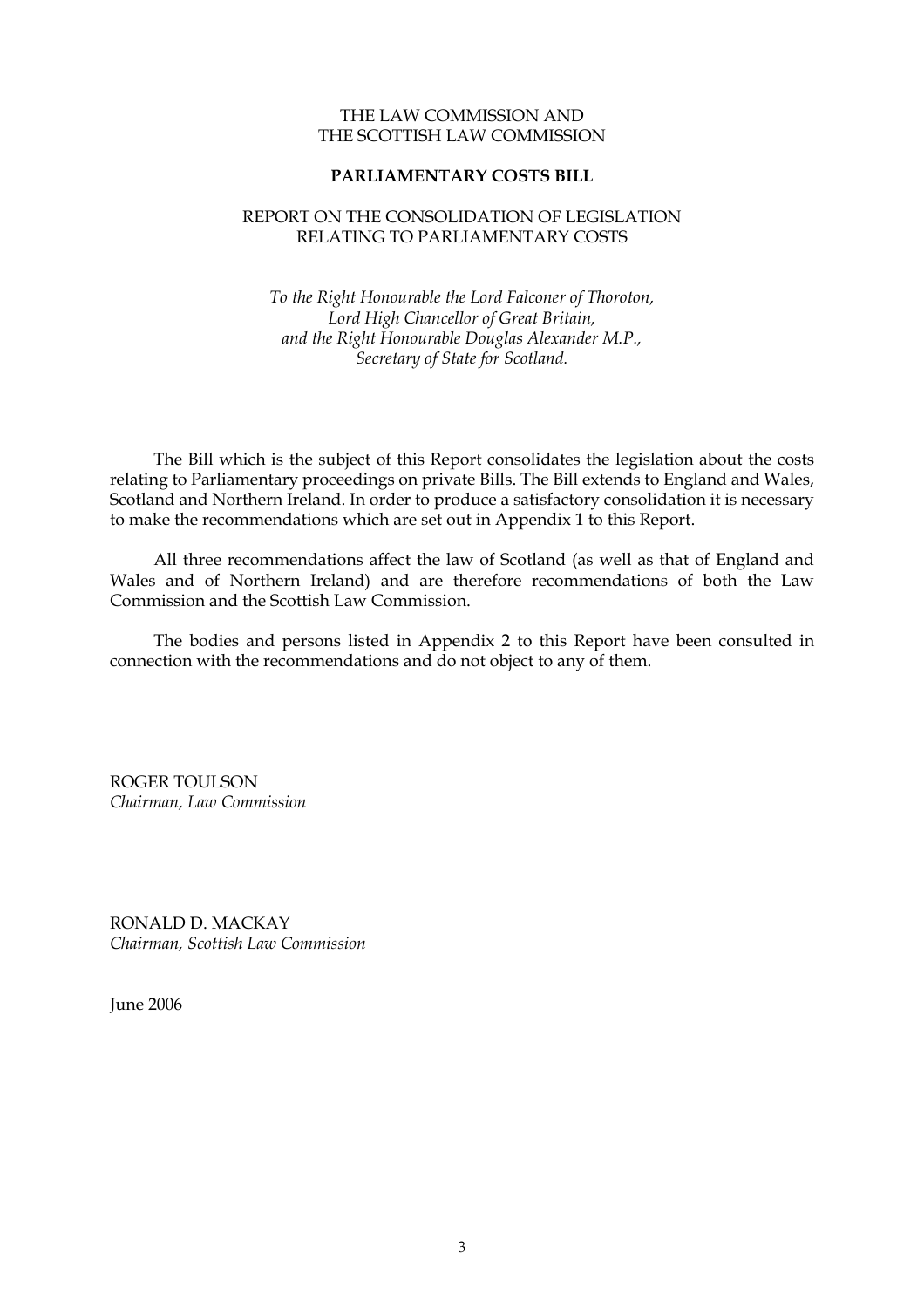## **APPENDIX 1**

#### **RECOMMENDATIONS**

#### *Section 1 of the Parliamentary Costs Act 1865: meaning of "unanimous"*

1. Sections 1 and 2 of the Parliamentary Costs Act 1865 apply where the committee on a private Bill unanimously reports that a petitioner or promoter has been "vexatiously subjected to expense" in pursuing his cause.The Act does not say what "unanimously" means.

But Erskine May (23rd edition, pp.1039-40) says that the Act is complied with if "all the members of the committee present at the hearing of the case, provided that they form a quorum, have unanimously reported in the manner prescribed for entitling parties to recover costs."

It cites as authority for that proposition the minutes of the Police and Sanitary Committee (consisting of nine members, with a quorum of five) on the Lancaster Corporation Bill 1888 (see footnote 1 on page 1040).

We recommend that, in reproducing sections 1 and 2 of the 1865 Act, the Bill should make express provision to the effect that "unanimously" has the same meaning in the consolidation as it has been taken to have in practice.

Effect is given to this recommendation in clause 9(5) of the Bill.

*Section 1 of the Parliamentary Costs Act 1865: committee's report*

2. Section 2 of the 1865 Act (recovery of costs by promoter) provides for the committee's report to mention any award of costs it makes. Section 1 (recovery of costs by petitioner) does not make provision to that effect, yet Erskine May (23rd edition, p.1040) implies that it does. And there would seem to be no good reason why the consolidated provision should not.

We recommend that, in reproducing section 1 of the 1865 Act, the Bill should make express provision to the effect that, on reporting a private Bill to the House, the committee must specify what costs are recoverable, who must pay them and who may recover them.

Effect is given to this recommendation in clause 10(3) of the Bill.

*Section 1 of the House of Commons Costs Taxation Act 1879: public and general Bills*

3. Section 1 of the House of Commons Costs Taxation Act 1879 provides for the House of Commons Costs Taxation Act 1847 to apply in relation to the opposition to any public and general Bill.

The authorities of the House of Commons advise that there are no procedures for matters relating to a public Bill, other than a hybrid Bill, to which an assessment by the taxing officer of that House could be relevant. And, on that basis, they advise that the reference to a public and general Bill should be to a hybrid Bill only.

We recommend that, in giving effect to section 1 of the 1879 Act, the reference to any public and general Bill should be limited to any hybrid Bill.

Effect is given to that recommendation in clause 15(1)(b) of the Bill.